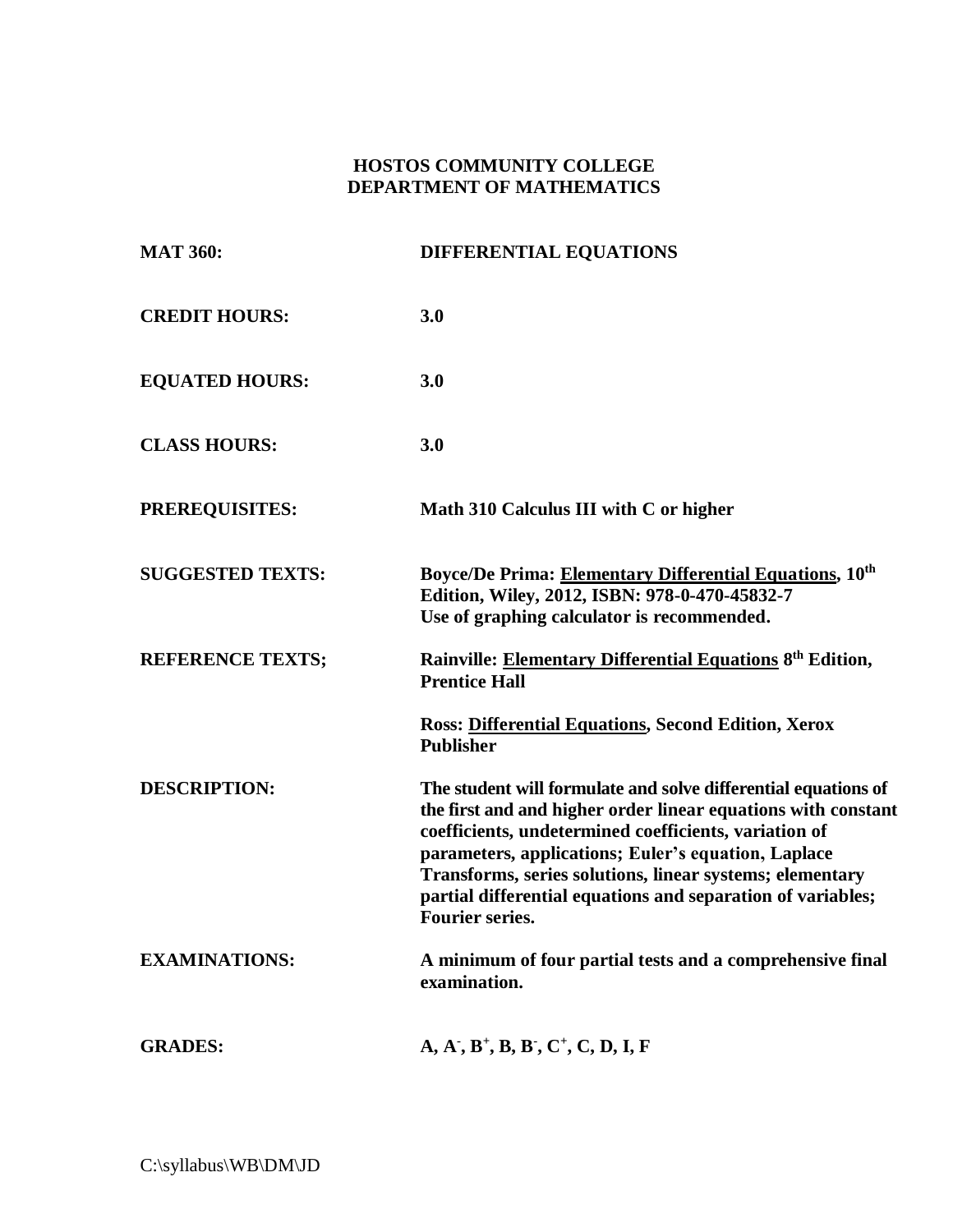# **Student Learning Outcomes**

- 1. Interpret and draw appropriate inferences of differential equations and their properties such as determining consistency of a system of equations.
- 2. Use algebraic, numerical and graphical methods to solve differential equations and systems of differential equations by various methods including variation of parameters, Laplace transforms and series solutions.
- 3. Represent quantitative problems expressed in natural language in suitable algebraic or functional form that leads to a solvable equation.
- 4. Effectively communicate solutions to mathematical problems in written, graphical or analytic form.
- 5. Evaluate solutions to problems and graphs of functions for reasonableness by inspection.
- 6. Apply calculus based methods to problems in other fields of study such as Physics, Economics, Geometry, Chemistry or Biology.

# COURSE OUTLINE

### I. INTRODUCTION

- a. Examples of differential equations
- b. Definitions (order, degree, linear, non-linear, ordinary, partial etc)
- c. Elimination of arbitrary constants
- d. Historical Remarks

#### II. FIRST ORDER DIFFERENTIAL EQUATIONS

- a. Method of separation of variables
- b. Exact Equations
- c. Equations with homogeneous co-efficients
- d. Integrating Factors
- e. Elementary applications to chemistry and physics

### III. HIGHER-ORDER LINEAR DIFFERENTIAL EQUATIONS

- a. Higher-Order Linear Differential Equations
- b. Linear Independent and Dependent Functions
- c. The Wronskian
- d. Linear Equations with constant coefficients, Euler's equation
- e. Homogeneous Equations where the Auxiliary Equation contains:
	- 1. Distinct Roots
	- 2. Repeated Roots
	- 3. Imaginary Roots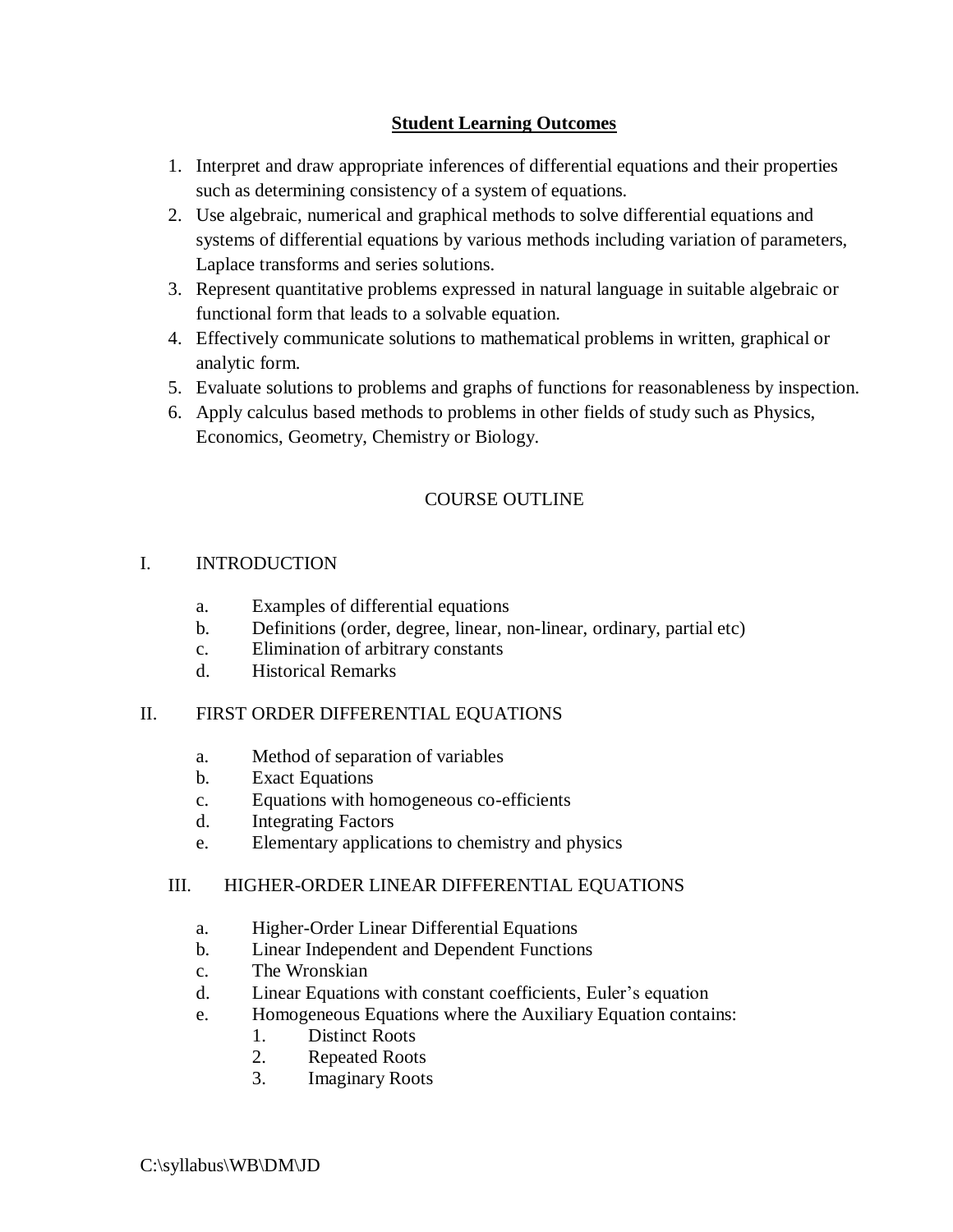- f. Non-Homogeneous Equations Soved by:
	- 1. Method of Undetermined co-efficients
	- 2. Inspection
- g. Variation of Parameters
- h. Reducation of Order

# MAT 360 COURSE OUTLINE

# IV. APPLICATION OF HEGHER-ORDER LINEAR DIFFERENTIAL EQUATIONS

- a. Vibration of a Spring
- b. Undamped Motion
- c. Damped Motion
- d. Resonance Phenomena
- e. Electric Circuit Problems

### V. LAPLACE TRANSFORM

- a. Definition of the Laplace Transform and Transform of Elementary Functions
- b. Inverse Transform and the Convolution Integral
- c. Solution of Simple Boundary Value Problems
- d. Solution of Elementary Integral Equations
- e. The Gamma Function
- f. Solution of Systems of Linear Equations

### VI. SERIES SOLUTION OF LINEAR DIFFERENTIAL EQUATIONS

- a. Linear Equations and Power Series
- b. Convergence of Power Series (ordinary points and singular points)
- c. Solutions near and ordinary Pint
- d. Regular Singular Points
- e. Solutions About Singular Points; The Method of Frovenius